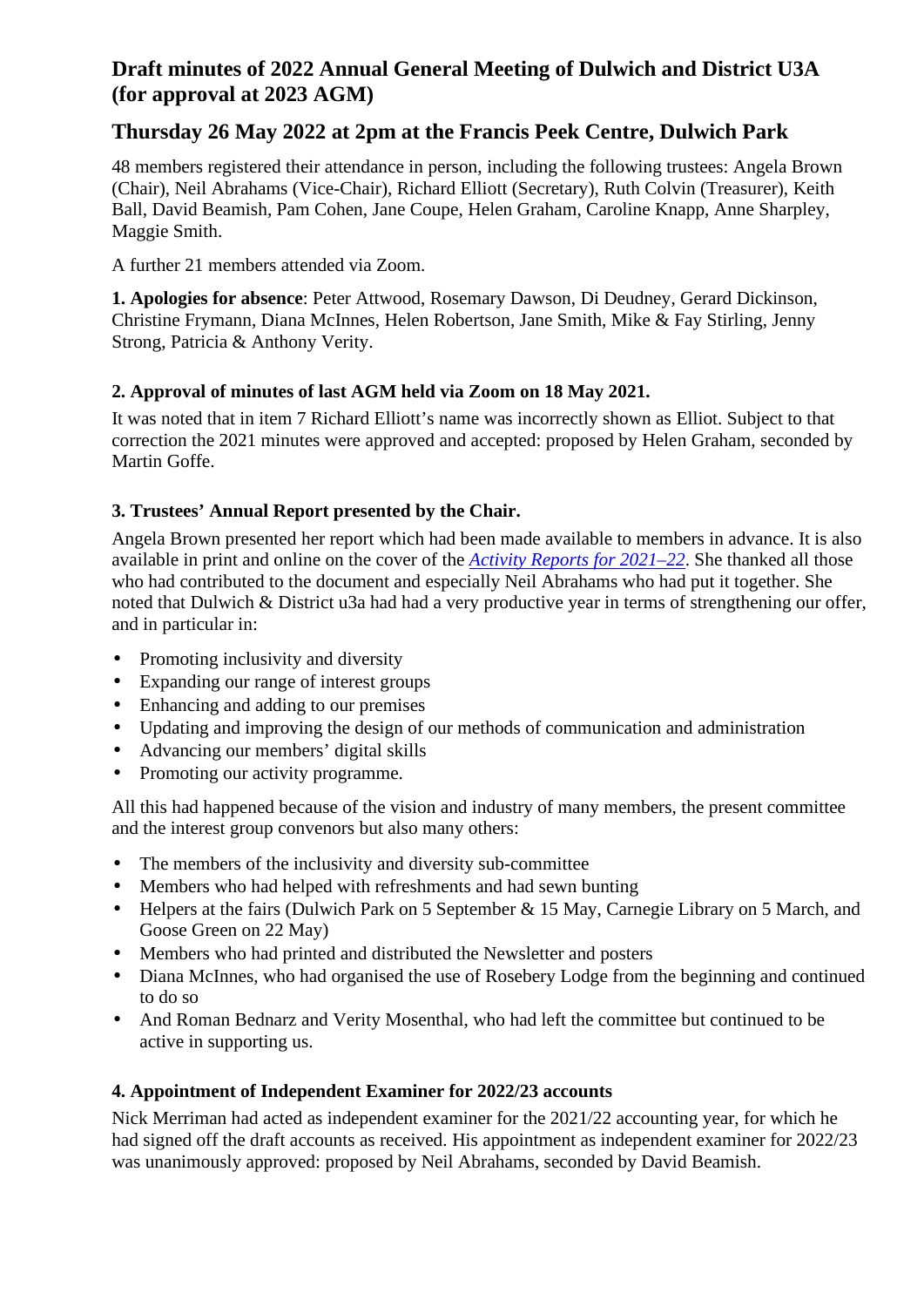### **5. Treasurer's Report and Adoption of Annual Accounts**

Ruth Colvin presented the accounts for the year ended 31 March 2022, which had been made available to members in advance.

Michael Colvin had submitted a question: why had expenditure on "Licences" risen from zero in 2020/21 to £1,081 in 2022/22? The answer was that the "Licences" category had not been used in previous accounts. It covered use of the Third Age Trust's Beacon package for membership and accounting, Mailchimp, and the renewal of the domain name (dulwich-u3a.uk) for the Dulwich & District u3a website.

The accounts were adopted unanimously: proposed by Anne Sharpley, seconded by Jane Coupe.

### **6. Election of Officers and new Trustees for 2022/23**

The following nominations had been received:

**Secretary**: Richard Elliott, proposed by Margo Sheridan, seconded by Peter Attwood **Treasurer**: Ruth Colvin, proposed by Lyn Agley, seconded by Christine Hinton.

#### **New Trustees**:

Julia Bairstow, proposed by Max Fishel, seconded by Ruby Douek Tim Pagan, proposed by Karen Chessell, seconded by Christine Hensby Karen Chessell, proposed by Tim Pagan, seconded by Christine Hensby.

An additional nomination was made at the meeting: Christine Hensby, proposed by Karen Chessell, seconded by Tim Pagan.

All these nominations were unanimously accepted.

It was noted that Keith Ball, David Beamish, Jane Coupe, Caroline Knapp, Helen Robertson, Anne Sharpley and Maggie Smith would be continuing as trustees.

There were still two vacancies, as the maximum number of trustees permitted was 15.

Under the terms of the Dulwich & District u3a Constitution, in the absence of a nomination for Chair it would fall to the trustees to appoint a Chair (as well as the Vice-Chair provided for in the Constitution). The trustees also had power to co-opt to fill vacancies.

#### **7. Resolution for amendments to the Constitution**

Anne Sharpley summarised the proposed Constitution changes, notified to members with the notice of the Annual General Meeting at least 14 days beforehand (as required by the Constitution), and explained that they were the same as those approved at the 2021 Annual General Meeting, but which had not been brought into effect as the Charity Commission's tight timetable for notifying amendments had been missed.

A motion to approve the changes to the Constitution proposed by the trustees was moved by Anne Sharpley and seconded by Sandra Tait, and approved unanimously.

Pam Cohen asked who would chair the next trustee meeting. The answer was that it was for the trustees to decide.

Liz Day said that it was unfortunate that no Chair had been elected, as the Chair's role was much more than just chairing meetings: it was important to have someone to grasp the organisation by the collar and move it forward.

Verity Mosenthal expressed warm thanks to Anne Sharpley for her sterling work in tidying up the Constitution.